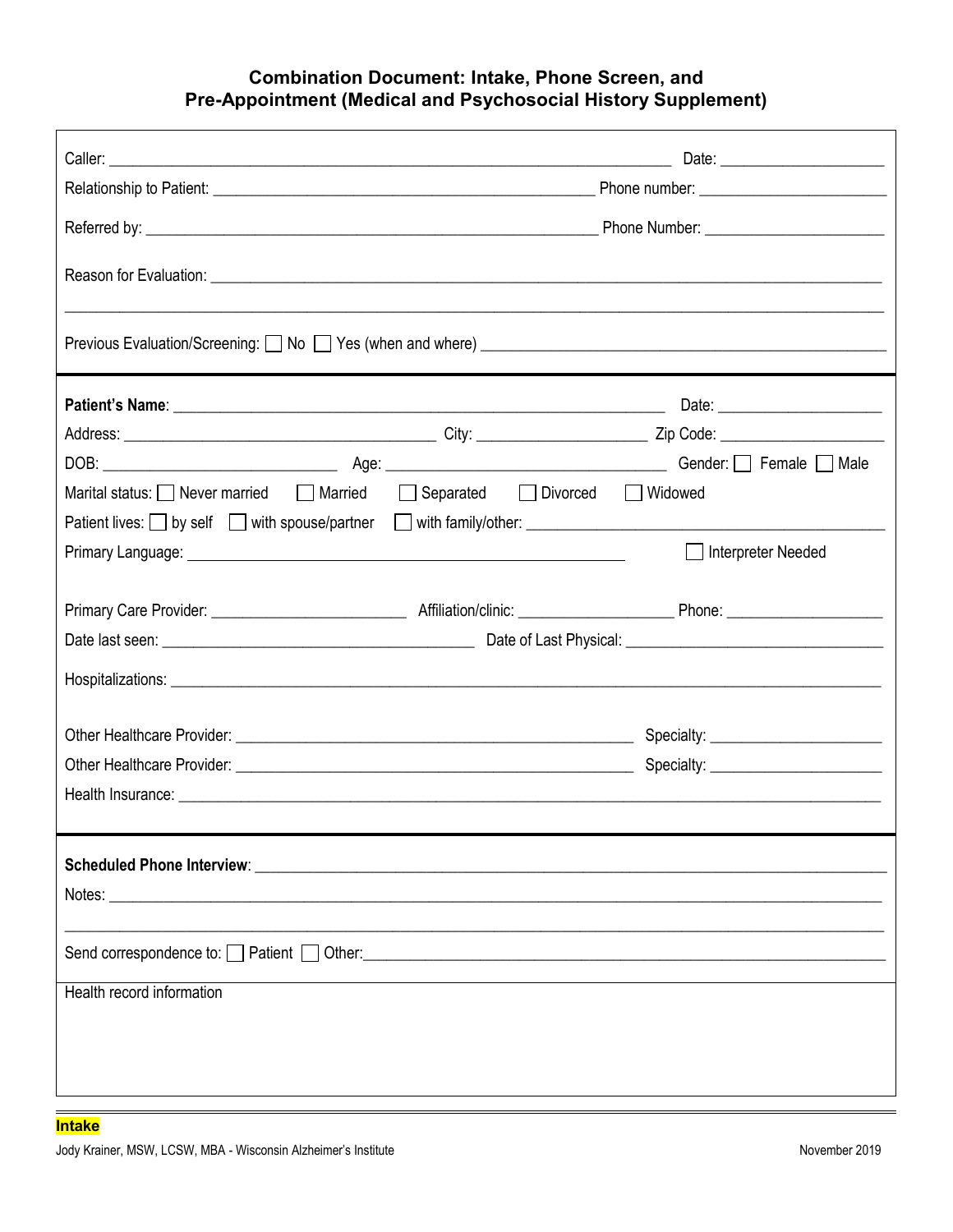| <b>Phone Screen</b><br>Goals for appointment:                                                                                                                                                                                                                                                                                                                                                                                                                                                                       |                                                                                                                                                                                                                                                                                                                             |
|---------------------------------------------------------------------------------------------------------------------------------------------------------------------------------------------------------------------------------------------------------------------------------------------------------------------------------------------------------------------------------------------------------------------------------------------------------------------------------------------------------------------|-----------------------------------------------------------------------------------------------------------------------------------------------------------------------------------------------------------------------------------------------------------------------------------------------------------------------------|
|                                                                                                                                                                                                                                                                                                                                                                                                                                                                                                                     |                                                                                                                                                                                                                                                                                                                             |
| <b>Concerns/Symptoms:</b><br>Curious/wanted to check out what a screening is<br>Memory problems<br>Confusion<br>Disorientation: place / person / time<br>Speech changes: repetitive / rambling / word-finding difficulties<br>Misplacing items<br>Problems managing: finances / medications<br>$\mathcal{L}$<br>Decline in: hygiene / bathing / dressing / cooking<br>Concerns about judgment or decision-making<br>Weight loss or gain<br>Getting lost / wandering / elopement<br>Additional information/comments: | Someone else encouraged them to go<br>Depressive symptoms<br>Nervousness / restlessness / anxiety<br>Suspiciousness / paranoia<br>Obsessions<br>Agitation / aggressive behavior<br>Delusions<br>Hallucinations: visual / auditory / olfactory<br>Sleep disturbance<br>Inappropriate or unusual behavior<br>Driving concerns |
| No history of formal mental health or chemical dependency treatment, or trials of psychotropic medications.<br>Mental health or chemical dependency treatment (indicate whether outpatient or inpatient and provider): ______                                                                                                                                                                                                                                                                                       |                                                                                                                                                                                                                                                                                                                             |
| Power of Attorney – Health Care (POA-HC) No Yes, agents: __________                                                                                                                                                                                                                                                                                                                                                                                                                                                 |                                                                                                                                                                                                                                                                                                                             |
| Guardianship: No Yes, No Yes, No Yes, No. 1998. 2014. The Superior Contract of the Superior Contract of the Superior Contract of the Superior Contract of the Superior Contract of the Superior Contract of the Superior Contr                                                                                                                                                                                                                                                                                      |                                                                                                                                                                                                                                                                                                                             |
| <b>Community Services and Assistance</b><br>Meals on Wheels<br>None<br>Transportation<br>Med-Alert<br>Life Line<br>Vial of Life<br><b>ADRC Assistance</b><br><b>IRIS</b><br><b>Family Care</b><br>Others:                                                                                                                                                                                                                                                                                                           |                                                                                                                                                                                                                                                                                                                             |
|                                                                                                                                                                                                                                                                                                                                                                                                                                                                                                                     |                                                                                                                                                                                                                                                                                                                             |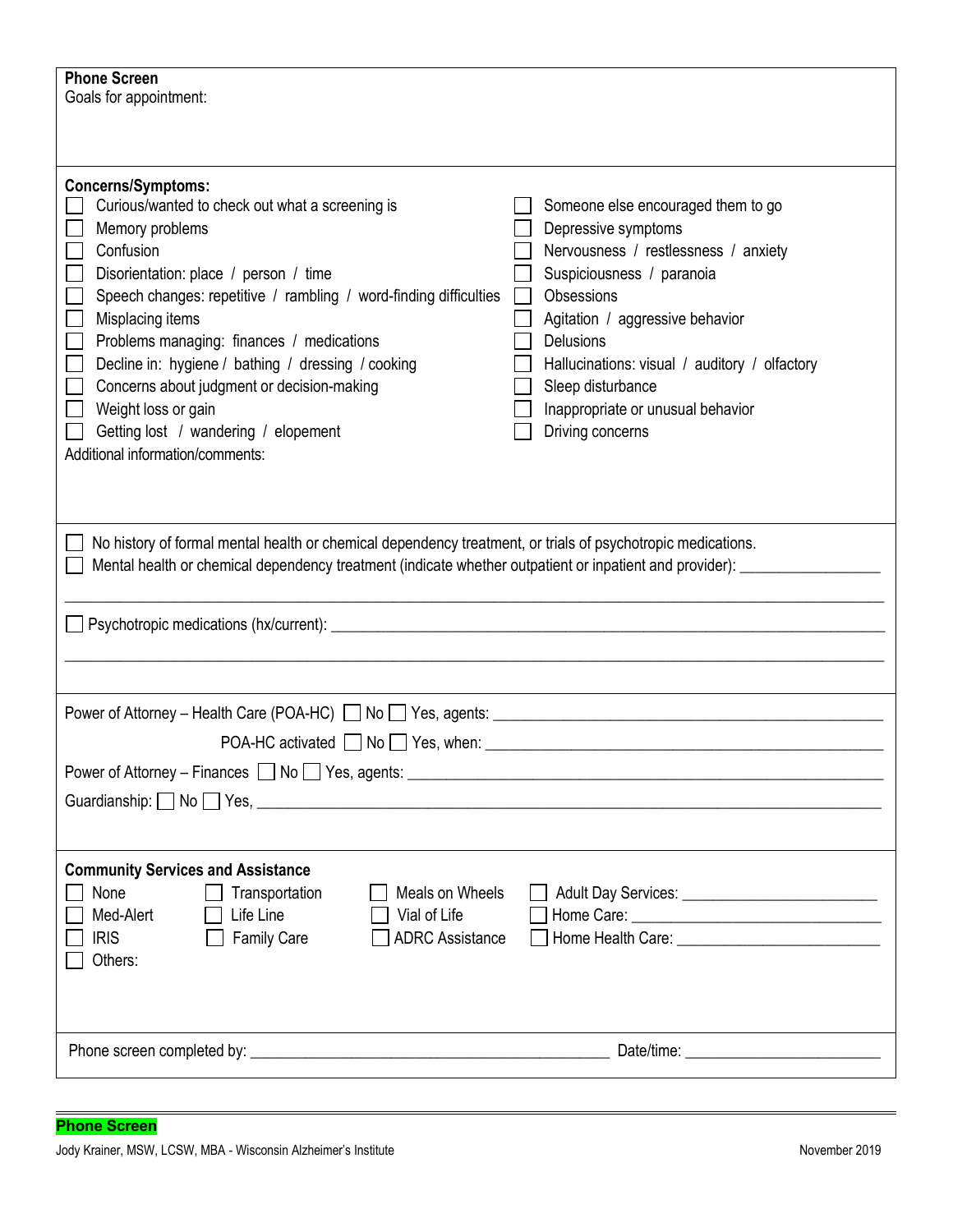# **Patient Medical History**

|                                                                                                                                                                                                                                                                                                                                                                                                                 | Date: with the contract of the contract of the contract of the contract of the contract of the contract of the                |                                                                                            |  |
|-----------------------------------------------------------------------------------------------------------------------------------------------------------------------------------------------------------------------------------------------------------------------------------------------------------------------------------------------------------------------------------------------------------------|-------------------------------------------------------------------------------------------------------------------------------|--------------------------------------------------------------------------------------------|--|
|                                                                                                                                                                                                                                                                                                                                                                                                                 |                                                                                                                               |                                                                                            |  |
| Name<br><b>Medications and Health Care Exams</b><br>Prescriptions (List current medications)                                                                                                                                                                                                                                                                                                                    | Relationship                                                                                                                  | <b>Phone Number</b>                                                                        |  |
|                                                                                                                                                                                                                                                                                                                                                                                                                 |                                                                                                                               | 6.                                                                                         |  |
| 2. $\frac{1}{2}$ $\frac{1}{2}$ $\frac{1}{2}$ $\frac{1}{2}$ $\frac{1}{2}$ $\frac{1}{2}$ $\frac{1}{2}$ $\frac{1}{2}$ $\frac{1}{2}$ $\frac{1}{2}$ $\frac{1}{2}$ $\frac{1}{2}$ $\frac{1}{2}$ $\frac{1}{2}$ $\frac{1}{2}$ $\frac{1}{2}$ $\frac{1}{2}$ $\frac{1}{2}$ $\frac{1}{2}$ $\frac{1}{2}$ $\frac{1}{2}$ $\frac{1}{2}$                                                                                          |                                                                                                                               |                                                                                            |  |
|                                                                                                                                                                                                                                                                                                                                                                                                                 |                                                                                                                               | 8.                                                                                         |  |
| $4. \_$                                                                                                                                                                                                                                                                                                                                                                                                         |                                                                                                                               |                                                                                            |  |
| $5.$ $\overline{\phantom{a}}$                                                                                                                                                                                                                                                                                                                                                                                   |                                                                                                                               |                                                                                            |  |
| Non-Prescription (i.e., aspirin, laxatives, vitamins or minerals, if used regularly):<br>2. $\frac{1}{2}$ $\frac{1}{2}$ $\frac{1}{2}$ $\frac{1}{2}$ $\frac{1}{2}$ $\frac{1}{2}$ $\frac{1}{2}$ $\frac{1}{2}$ $\frac{1}{2}$ $\frac{1}{2}$ $\frac{1}{2}$ $\frac{1}{2}$ $\frac{1}{2}$ $\frac{1}{2}$ $\frac{1}{2}$ $\frac{1}{2}$ $\frac{1}{2}$ $\frac{1}{2}$ $\frac{1}{2}$ $\frac{1}{2}$ $\frac{1}{2}$ $\frac{1}{2}$ | 6                                                                                                                             | $5$ $\overline{\phantom{a}}$<br><u> 1980 - Johann John Stein, fransk politik (f. 1980)</u> |  |
|                                                                                                                                                                                                                                                                                                                                                                                                                 |                                                                                                                               |                                                                                            |  |
| Prescription coverage: □ No □ Yes: ______________                                                                                                                                                                                                                                                                                                                                                               |                                                                                                                               |                                                                                            |  |
|                                                                                                                                                                                                                                                                                                                                                                                                                 |                                                                                                                               |                                                                                            |  |
| Do you have a long-term care insurance plan? $\Box$ No $\Box$ Yes                                                                                                                                                                                                                                                                                                                                               | Are finances adequate? $\Box$ No $\Box$ Yes                                                                                   |                                                                                            |  |
| <b>Pain History and Current Pain Concerns</b>                                                                                                                                                                                                                                                                                                                                                                   |                                                                                                                               |                                                                                            |  |
| Have you experienced pain in the past? $\Box$ No $\Box$ Yes                                                                                                                                                                                                                                                                                                                                                     |                                                                                                                               |                                                                                            |  |
| Where did the pain occur? $\Box$ legs $\Box$ back $\Box$ hips<br>$\Box$ knees $\Box$ arms $\Box$ shoulders $\Box$ other:                                                                                                                                                                                                                                                                                        |                                                                                                                               |                                                                                            |  |
| What treatment was effective to relieve the pain? $\Box$ relaxation<br>$\Box$ cold<br>$\Box$ whirlpool<br>$\Box$ repositioning<br>$\Box$ distraction $\Box$ other: $\Box$<br>heat<br>$\Box$ massage                                                                                                                                                                                                             |                                                                                                                               |                                                                                            |  |
| Describe the most intense pain you have ever experienced: _______________________                                                                                                                                                                                                                                                                                                                               |                                                                                                                               |                                                                                            |  |
| Are you currently in pain? $\Box$ No $\Box$ Yes<br>If "yes", rate the severity of your pain on a scale of one to ten (1 being least and 10 being highest level of pain): _______                                                                                                                                                                                                                                |                                                                                                                               |                                                                                            |  |
|                                                                                                                                                                                                                                                                                                                                                                                                                 | Where do you currently have pain? $\Box$ legs $\Box$ back $\Box$ hips $\Box$ knees $\Box$ arms $\Box$ shoulders $\Box$ other: |                                                                                            |  |
| What treatment(s) are you currently using to relieve the pain? $\Box$ relaxation $\Box$ whirlpool $\Box$ repositioning $\Box$ cold<br>$heat$ massage                                                                                                                                                                                                                                                            |                                                                                                                               |                                                                                            |  |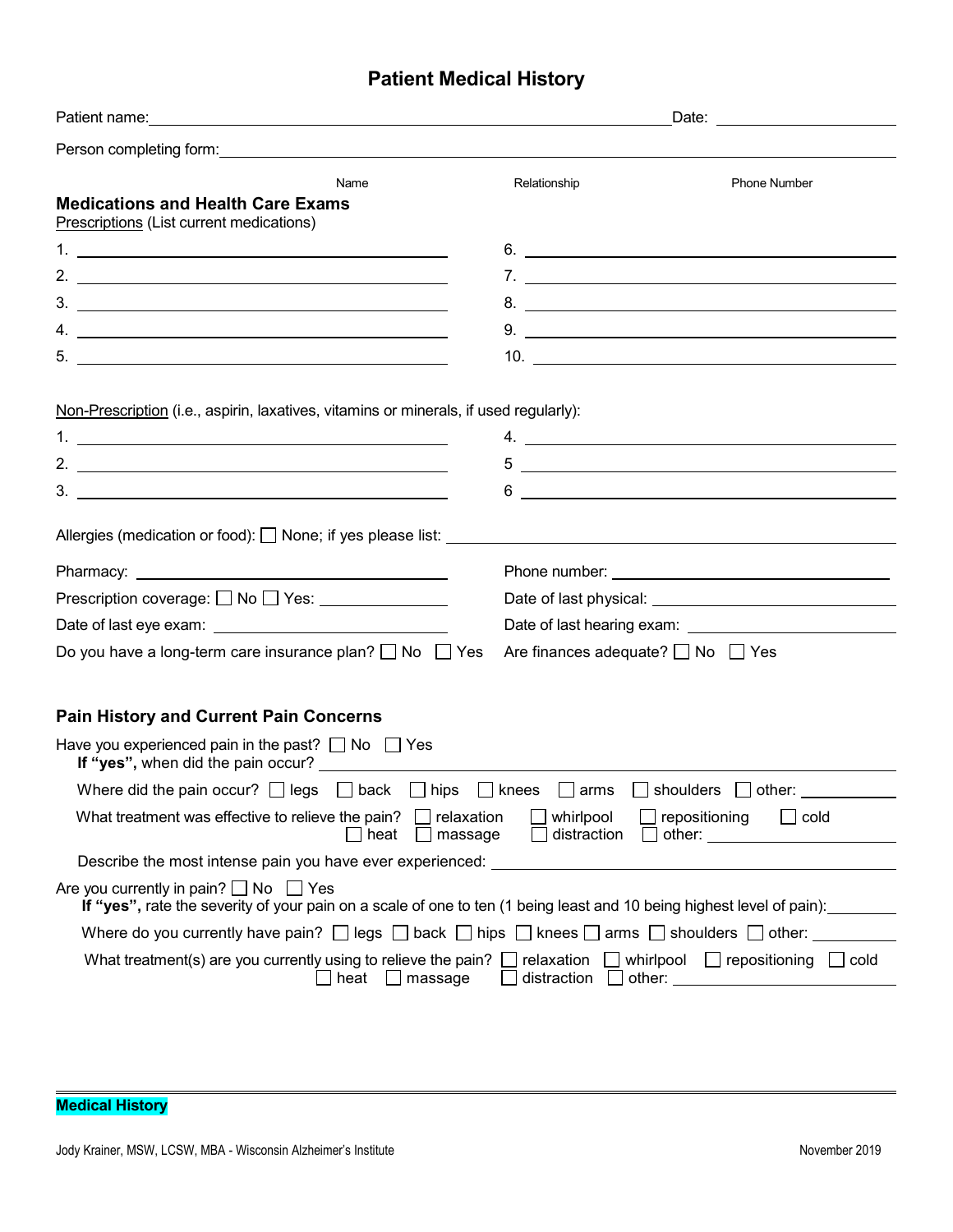## **Medical History**

Please check the appropriate boxes:

|    |                                       | <u>sass silselli alls applicipi</u>      |     |     |                                    |
|----|---------------------------------------|------------------------------------------|-----|-----|------------------------------------|
| No | Yes                                   |                                          | No. | Yes |                                    |
|    |                                       | <b>High Blood Pressure</b>               |     |     | <b>Urinary Tract Infection</b>     |
|    |                                       | <b>Diabetes</b>                          |     |     | Arthritis                          |
|    |                                       | <b>Coronary Artery Disease</b>           |     |     | Osteoporosis                       |
|    |                                       | Respiratory (eg. Bronchitis, asthma)     |     |     | Transient ischemic attacks (TIA's) |
|    |                                       | Hyperlipidemia/elevated cholesterol      |     |     | Previous CVA/Stroke                |
|    |                                       | Thyroid disorder                         |     |     | Seizure disorder                   |
|    |                                       | Renal (kidney) disease                   |     |     | Parkinson's Disease                |
|    |                                       | Cancer (state kind):                     |     |     | Dementia                           |
|    |                                       | Eye (eg. Macular degeneration, glaucoma) |     |     | Depression                         |
|    |                                       | <b>GERD (Gastric Reflux disease)</b>     |     |     | Anxiety                            |
|    |                                       | Head Injury                              |     |     | Tobacco use:                       |
|    |                                       | Prostate disease                         |     |     | quantity                           |
|    |                                       | Urine or bowel incontinence              |     |     | Alcohol use:                       |
|    |                                       |                                          |     |     | quantity                           |
|    | List surgeries & dates they occurred: |                                          |     |     |                                    |

Please check box if you currently have a problem with any of the following symptoms. Describe yes responses:

| Yes       |                                                                               | Yes                         |                                                                                                                                                                                                                                  |
|-----------|-------------------------------------------------------------------------------|-----------------------------|----------------------------------------------------------------------------------------------------------------------------------------------------------------------------------------------------------------------------------|
|           |                                                                               | $\mathcal{L}_{\mathcal{A}}$ |                                                                                                                                                                                                                                  |
|           | Frequent headaches: ________________________                                  | $\mathcal{L}_{\mathcal{A}}$ | Difficulty starting or stopping urine:                                                                                                                                                                                           |
|           | Blurred or double vision: ______________________                              | $\sim$                      | Loss of urine with cough or sneeze: _________________                                                                                                                                                                            |
|           | Ringing in the ears:<br><u> </u>                                              |                             |                                                                                                                                                                                                                                  |
|           | Hearing loss: __________________________________                              |                             |                                                                                                                                                                                                                                  |
|           |                                                                               | $\mathcal{L}_{\mathcal{A}}$ | Recent chest pain/palpitations:                                                                                                                                                                                                  |
|           | Difficulty chewing or swallowing:                                             | $\sim$                      |                                                                                                                                                                                                                                  |
|           | Dizziness or lightheadedness: ______________                                  |                             |                                                                                                                                                                                                                                  |
|           | Occasional falls: ______________________________                              | L                           | Increased shortness of breath with activity:                                                                                                                                                                                     |
|           | Muscle weakness: _____________________________                                |                             |                                                                                                                                                                                                                                  |
|           |                                                                               | $\sim$                      |                                                                                                                                                                                                                                  |
|           |                                                                               |                             |                                                                                                                                                                                                                                  |
|           | Rash or skin problems:<br><u> </u>                                            | I.                          |                                                                                                                                                                                                                                  |
|           |                                                                               |                             |                                                                                                                                                                                                                                  |
|           | Constipation or diarrhea: ___________________                                 | I.                          |                                                                                                                                                                                                                                  |
|           |                                                                               |                             | Anxiety, nervousness:<br>and the contract of the contract of the contract of the contract of the contract of the contract of the contract of the contract of the contract of the contract of the contract of the contract of the |
|           |                                                                               |                             |                                                                                                                                                                                                                                  |
|           | Has eye glasses                                                               |                             | Has hearing aids                                                                                                                                                                                                                 |
|           | Uses oxygen                                                                   |                             | Has dentures, partials                                                                                                                                                                                                           |
|           |                                                                               |                             |                                                                                                                                                                                                                                  |
|           | Staff use only: Medical History reviewed by: Date/Time: Date/Time: Date/Time: |                             |                                                                                                                                                                                                                                  |
| Comments: |                                                                               |                             |                                                                                                                                                                                                                                  |
|           |                                                                               |                             |                                                                                                                                                                                                                                  |
|           |                                                                               |                             |                                                                                                                                                                                                                                  |
|           |                                                                               |                             |                                                                                                                                                                                                                                  |

#### **Medical History**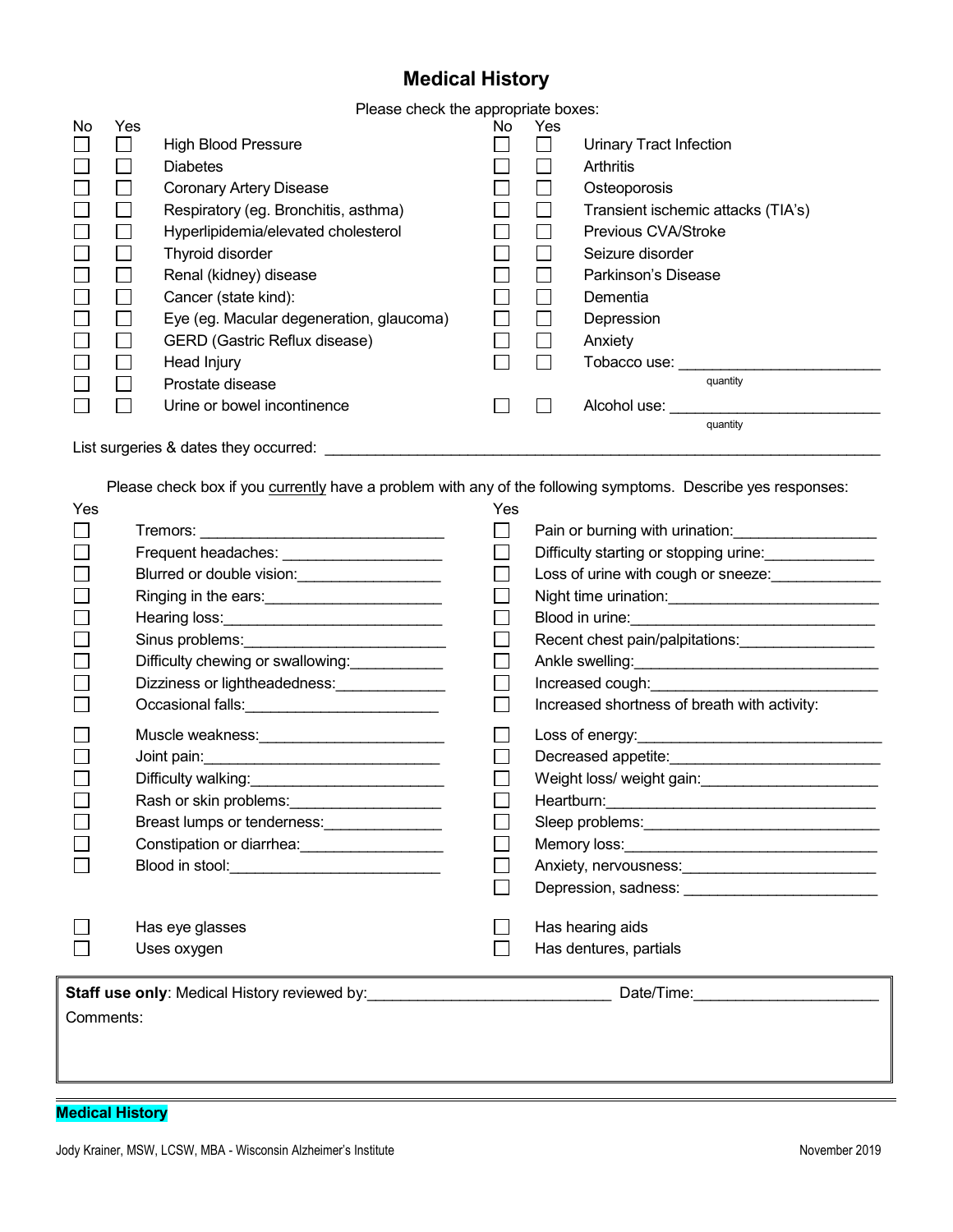### **A sample instrument: Function**

The following should be completed by a family member or friend. Check at **least one** box in each area. If patient needs help, please indicate who is providing the assistance next to that area. If it is an area that the person has limited to no experience over their life time, indicate that.

| Dressing<br>Is independent<br>Has less interest in appearance<br>Needs reminders to change clothes regularly<br>Has problems putting on clothing correctly<br>Needs total assistance with dressing<br>Bathing/Grooming<br>Is independent, and is usually neatly groomed<br>Has had a decline in hygiene<br>Needs reminders to bathe / shower<br>Needs help during bath / shower<br>Sponges bathes (wash cloth, soap and water) | Shopping<br>Is independent<br>Shops regularly online<br>Repeats buying items<br>Has problems checking out at the store<br>Needs help when shopping out<br>Someone else does the shopping<br>Food Preparation<br>Is independent<br>Has burned or forgotten items in oven /stove<br>Has problems using the microwave<br>Needs help with cooking<br>Someone else does the cooking |
|--------------------------------------------------------------------------------------------------------------------------------------------------------------------------------------------------------------------------------------------------------------------------------------------------------------------------------------------------------------------------------------------------------------------------------|--------------------------------------------------------------------------------------------------------------------------------------------------------------------------------------------------------------------------------------------------------------------------------------------------------------------------------------------------------------------------------|
| Circle equipment in home: bathing bench, grab bars, handheld shower<br>Continence                                                                                                                                                                                                                                                                                                                                              | Housekeeping,                                                                                                                                                                                                                                                                                                                                                                  |
| Uses Depends, Poise Pads or Kotex Pads (independent)<br>Uses Depends, Poise Pads or Kotex Pads (needs help)<br>Uses the bathroom frequently<br>Has accidents in bed at night                                                                                                                                                                                                                                                   | Is independent<br>Has less interest in housekeeping tasks<br>Home is less clean<br>Needs help with housekeeping tasks<br>Someone else cleans the home                                                                                                                                                                                                                          |
| Toileting                                                                                                                                                                                                                                                                                                                                                                                                                      | Laundry                                                                                                                                                                                                                                                                                                                                                                        |
| Is independent in using the bathroom<br>Uses a commode<br>Uses a raised toilet seat<br>Needs help on and off the toilet<br>Needs total assistance using the bathroom<br>Circle equipment in home: toilet grab bars, raised toilet seat commode                                                                                                                                                                                 | Is independent with washing and drying clothes<br>Rinses/washes clothes in the sink<br>Wears dirty clothes<br>Gets confused on how to operate the washer and/or dryer<br>Needs help when doing the laundry<br>Someone else does laundry                                                                                                                                        |
| Eating/Feeding                                                                                                                                                                                                                                                                                                                                                                                                                 | Telephone Use                                                                                                                                                                                                                                                                                                                                                                  |
| Is independent<br>Doesn't use silverware, eats primarily finger foods<br>Has problems with chewing and/or swallowing<br>Forgets to eat, or forgets they have already eaten<br>Has dentures, partials<br>Needs help with eating                                                                                                                                                                                                 | Is independent<br>Repeats calling family and friends<br>Has problems dialing out on the phone<br>Has problems answering the phone<br>Doesn't use the phone on a regular basis<br>Has a cell phone                                                                                                                                                                              |
| Walking/Transferring<br>Walks independent<br>Is unsteady when walking<br>Hangs on to walls or furniture when walking<br>walker wheelchair<br>Uses:<br>(circle item)<br>cane<br>Needs assistance to get up from chair<br>Has fallen in the past 6 months                                                                                                                                                                        | <b>Finances</b><br>Is independent<br>Hides, loses, or misplaces money<br>Has problems with cash transactions<br>Has forgotten to pay bills, or is late in paying them<br>Has been scammed or given valuable items away<br>Needs assistance with writing out checks and paying bills<br>Someone else handles all financial tasks                                                |
| Medications<br>Is independent<br>Takes medications directly from prescription bottles<br>Uses a pill planner for medications<br>Needs a reminder to take medications<br>Someone gives medications to patient<br>Doesn't fill prescriptions on a regular basis<br><b>Adaptive Aids</b><br>Has eye glasses<br>Has hearing aids<br>Has assistance with snow removal                                                               | <b>Transportation</b><br>Is independent<br>Gets lost<br>Does not drive<br>Never drove<br>Uses a transportation service<br>Had a car accident, car damage, or a ticket in past 6 months<br>Yard Work, House Maintenance<br>Is independent<br>Has assistance with yard work<br>Has assistance with snow removal                                                                  |

#### **Function**

Jody Krainer, MSW, LCSW, MBA - Wisconsin Alzheimer's Institute November 2019 November 2019